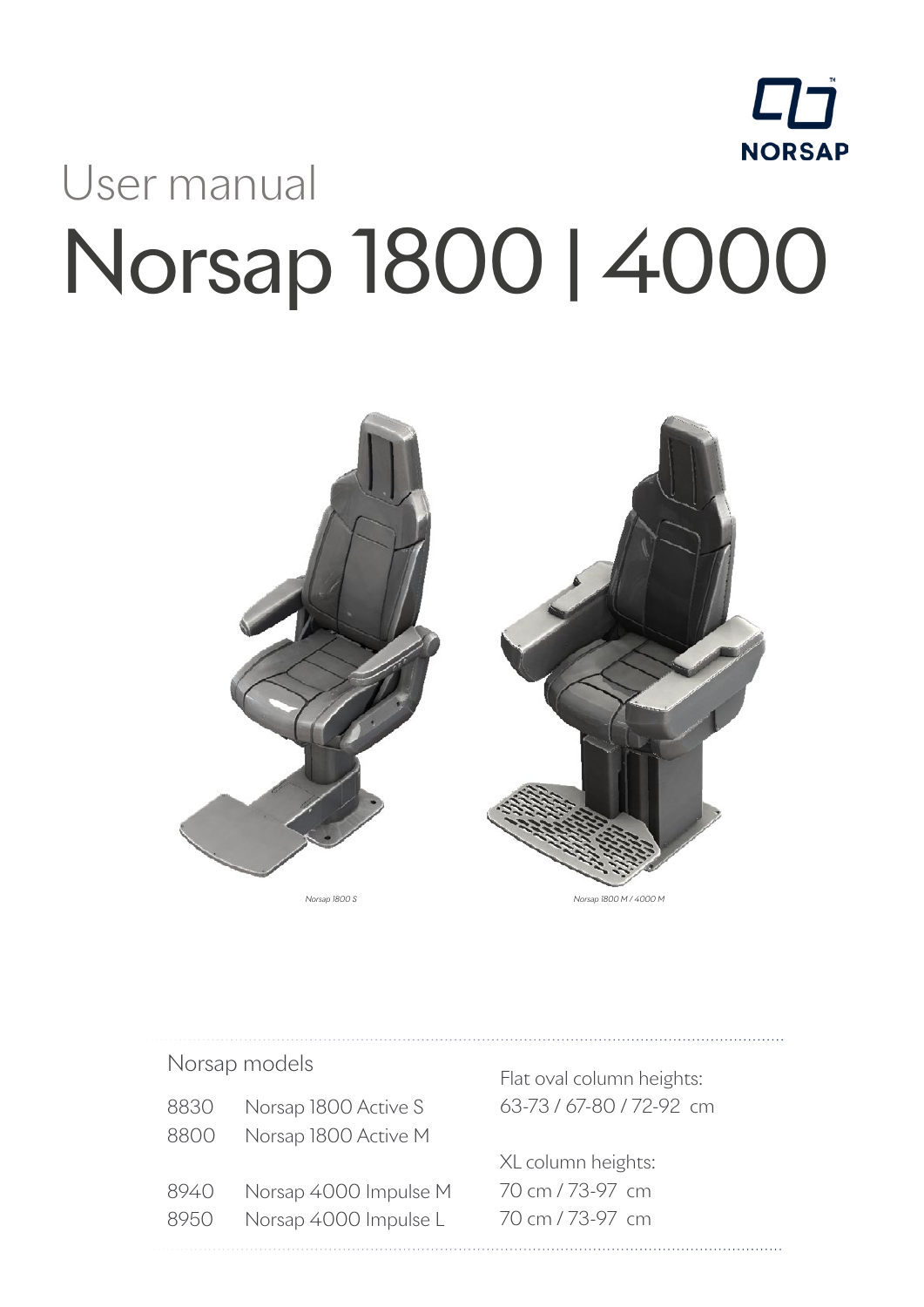

### INTRODUCTION

Norsap is the recognized leader in the design and production of helmsman and operator seats for the maritime market.

This manual will help you make the most out of your NorSap chair.

If you have any questions regarding your NorSap chair, please contact our head office for further assistance.

# TABLE OF CONTENTS

| Mounting holes measurements     |
|---------------------------------|
| Care and maintenance of leather |
| Care and maintenance of fabric  |
| Maintenance of moving parts     |
|                                 |
|                                 |
| Install or adjust gas springs   |
|                                 |
|                                 |
|                                 |
|                                 |

### SAFETY

Be sure to keep hands and fingers out of moving parts areas when operating the chair.

### BUTTON FUNCTIONS

- 1 Backrest angle adjustment
- 2 Seat height adjustment
- 3 Seat front tilt adjustment
- 4 Seat depth adjustment
- 5 Seat slide adjustment
- 6 Footrest up/down
- 7 Chair height
- 8 Ouick size option / only available on NS4000
- 9 Personal memory option / only available on NS4000

On the 1800 Active, the adjustments depends on the person's weight, and tilting your body mass to adjust the chair to the preferred position.



SOME SYMBOLS MAY NOT BE AVAILABLE DUE TO THE CHAIR SETUP OR MODEL

#### PERSONAL MEMORY

Hold center button (store) and your numbered button to store. Press and hold on your numbered button to get back to your seating position. 9

only available as option for NS4000





E-mail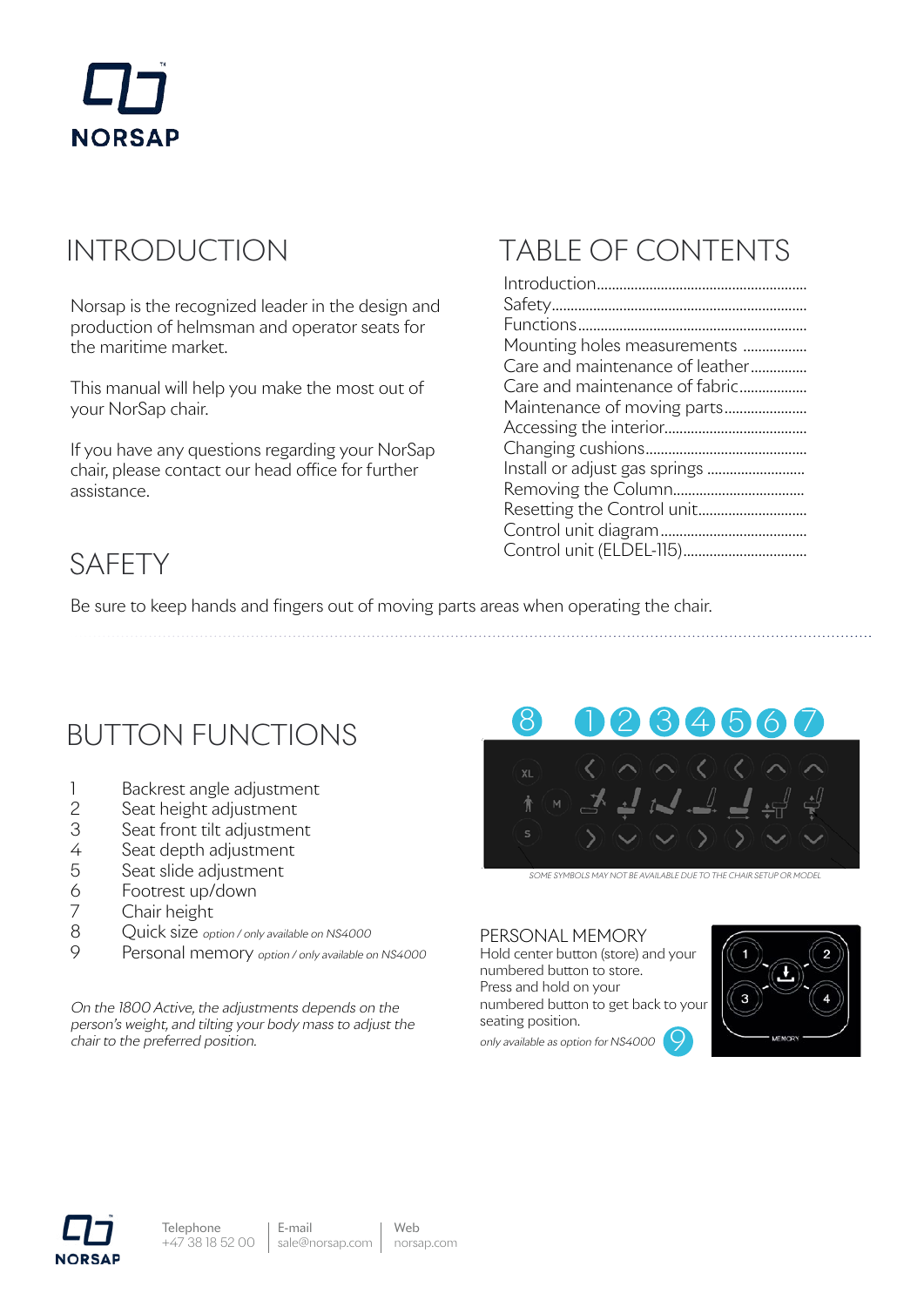XL COLUMN

### MOUNTING HOLES MEASUREMENTS

A strong and level foundation is required to secure the installation of the base. It may occur during storage or transport the non-electrical telescope

column fastens in the lower position.

Adjust this easily by fastening the lockable arm for swing, lift up the release handle and pull up the chair.

XL column bottom plate, may vary on chair setup and model.

### MOUNTING ON A DECK RAIL

First, make sure to have mounted the deck rail according to its user manual. The bolts for mounting the chair to the deck rail is already in place in the carrier wagon.

If you have an electrical deck rail and the cabling of the switch is done by quick-connections already implemented in the chairs column.

290

FLATOVAL COLUMN



 $4 \times \emptyset$  11 THRU<br>  $\vee$   $\emptyset$  22,7 X 90

### CARE AND MAINTENANCE OF LEATHER

As a natural product, leather is very durable and hardwearing, but all leather products require cleaning and protection. By following these instructions, you will ensure a long and lasting leather quality. Never place leather furniture closer than 20-30 cm to a radiator or in direct sunlight.

#### LEATHER CLEANING

Cleaning removes everyday dirt and stains from your leather. Without proper cleaning the leather will over a period of time leave grease spots or discoloration's. To avoid this, clean with Soft Cleaner on a regular basis. We advise once a month.

#### LEATHER PROTECTION

Protect your leather to guarantee that the original quality of the leather will be maintained. Use Leather Protection Cream, we advise 2-4 times a year. This will protect against spots and preserve the leathers softness.

### CARE AND MAINTENANCE OF FABRIC

Regular light vacuuming. Occasional cleaning should be done with a reputable brand of upholstery shampoo following the manufacturer's instructions

### MAINTENANCE OF MOVING PARTS

Glide parts of the chair can be lubricated with a silicone-based lubricant. If the chair is on a deck rail, it is important that the deck rails railway is NOT lubricated.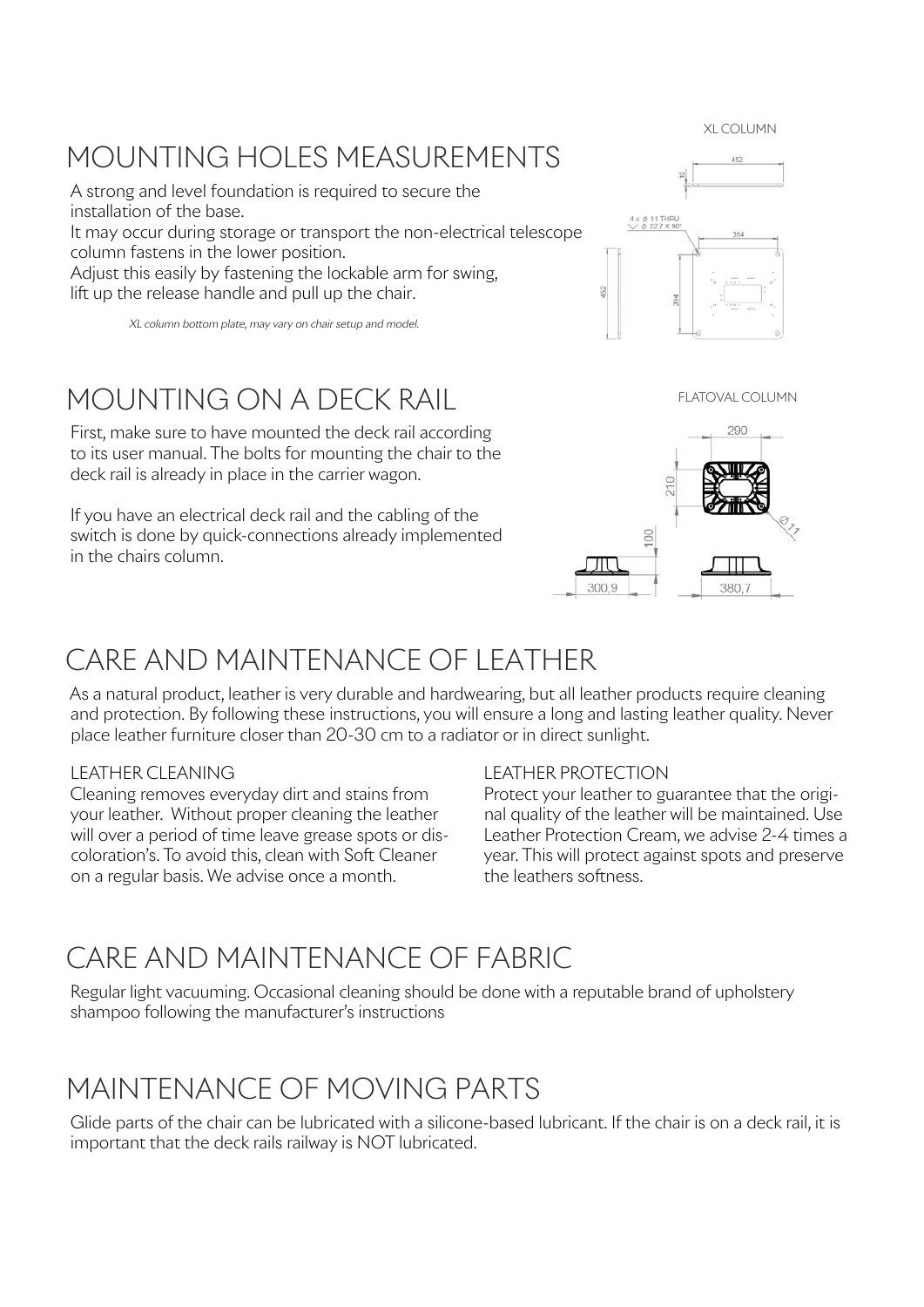## ACCESSING THE INTERIOR

#### INTERIOR

- (1) To gain access to the interior of the seat, use the seat depth adjustment to set the seat cushion in max. Remove the pin and bolt, and slide the seat cushion away from the chair.
- (2) To gain access to the interior of the armrest, all countersunk screws marked needs to be undone. (3) To gain access to the interior of the column, four screws needs to be undone.

(The column may come with different looks and features)



### CHANGING CUSHIONS

#### SEAT CUSHION - A1471

To change the seat cushion see accessing the interior. When ordering new seat cushions, specify which chair model the cushion is for. (example: A1471-1800 or A1471-4000)

#### BACKREST CUSHION - A2088

(1) Pull out the top of the backrest cushion from the molded backrest shield.

(2) Continue the pull until all the plugs are out, guide the backrest cushion down and out of the hooks.

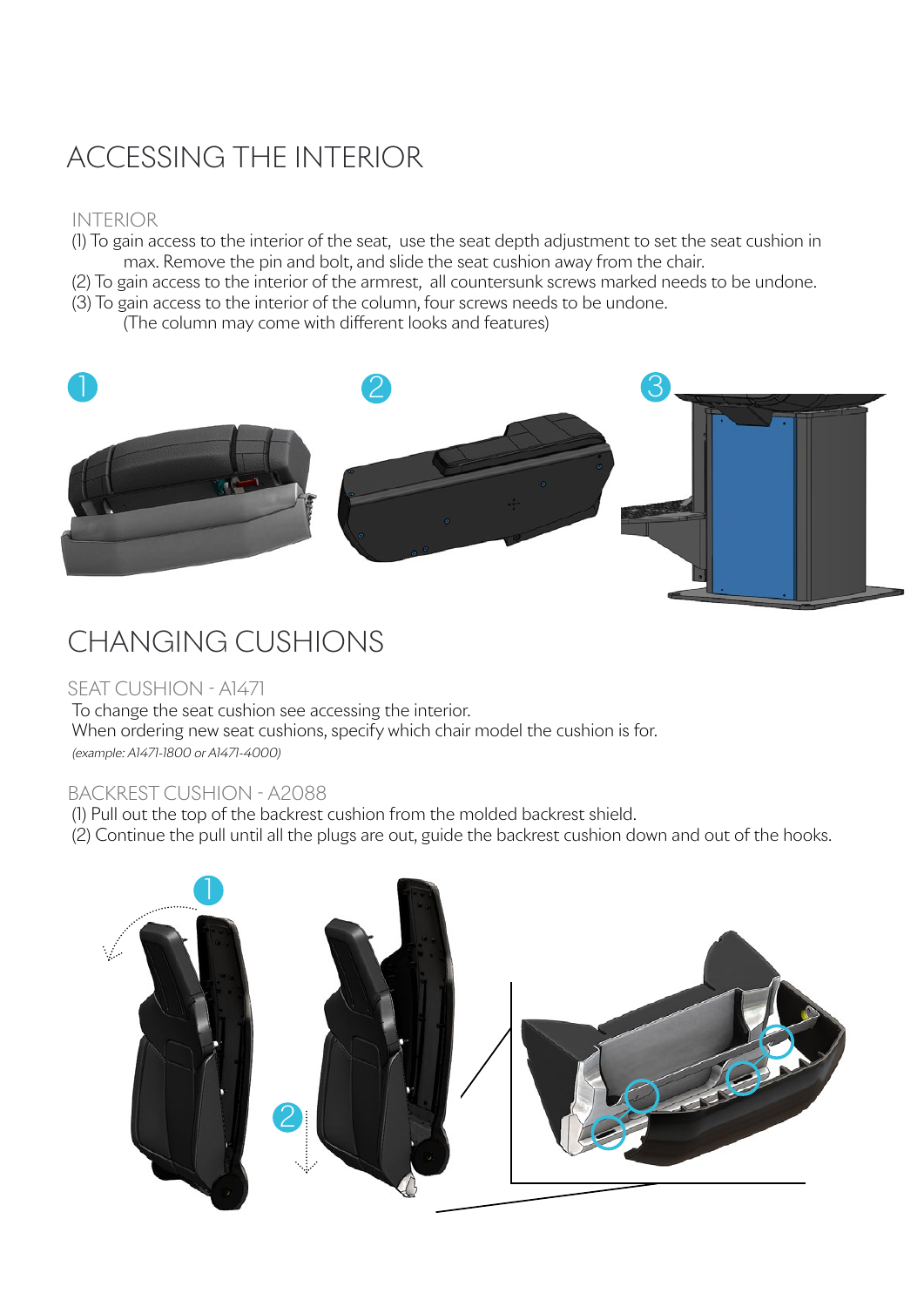#### Cushions - Seat

To remove the seat cushion, adjust the seat in a forward position. This will make you able to see the bracket for the gas spring.

Remove and secure the pin, then remove and secure the bolt holding the gas spring in place. Pull out the cushion from the gliders.

To install the seat cushion, slide the cushion on the gliders. Position the cushion so that the bolt can enter through the bracket and gas spring again.





#### Cushions - Standard Armrest

To remove the standard armrest cushion, begin by unscrew 3 x Screw Ø4,5 x19 A4 DIN 7983, then pull the cushion straight out from the mold.







Number of adjustment buttons may vary on chair setup and model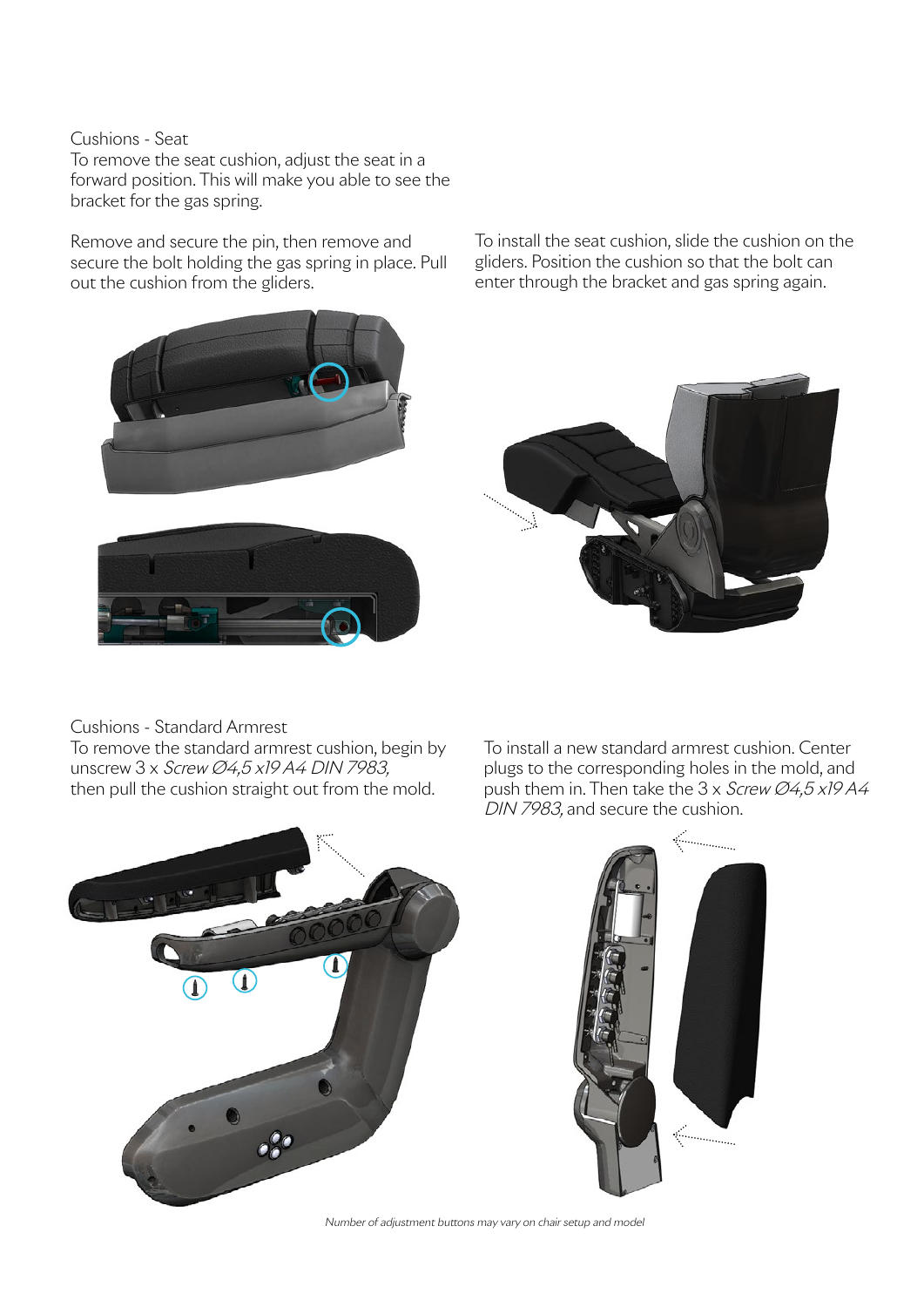#### INSTALL OR ADJUST GAS SPRINGS NORSAP 1800

To remove a Gas springs for the seat movement, follow the instruction on how to remove Seat cushion and Standard armrest cushion. The Gas spring(s) are located under the seat cushion.

Secure all screws and parts on a clean and soft surface.

After removing the Seat and Standard armrest cushion, the operation may require to remove the Standard armrest, Circular armrest lidd and cover if replacing the Hydraulic release buttons.

NOTE: Do not use pliers without any soft protection when holding the piston for the release button. Any marks on the piston may cause loss of preassure and the dedicated Gas spring will not be lock or release.

Locate which Gas spring that needs to be replaced. Follow the hydraulic tube to or from the armrest, and remove the bracket located in the armrest.

Remove the Gas spring with the release cap. Note which order washers and nuts are mounted in, before unscrewing the the Gas spring and release cap.

**1** Backrest - GAS-088

NS 1800 Standard

**2** Back crib - GAS-091

w/ GASDEL-024 Seat -GAS-092 **4** w/ GASDEL-023

Front crib - GAS-091 w/ GASDEL-023

w/ GASDEL-024



**4 3 3** Seatpan - GAS-092

Description Gas springs GAS-088 - 085-273 / 500N GAS-091 - 085-273 / 300N GAS-092 - 090-296 / 50N

Description Release caps GASDEL-023 - 1000 mm GASDEL-024 - 1200 mm



**1**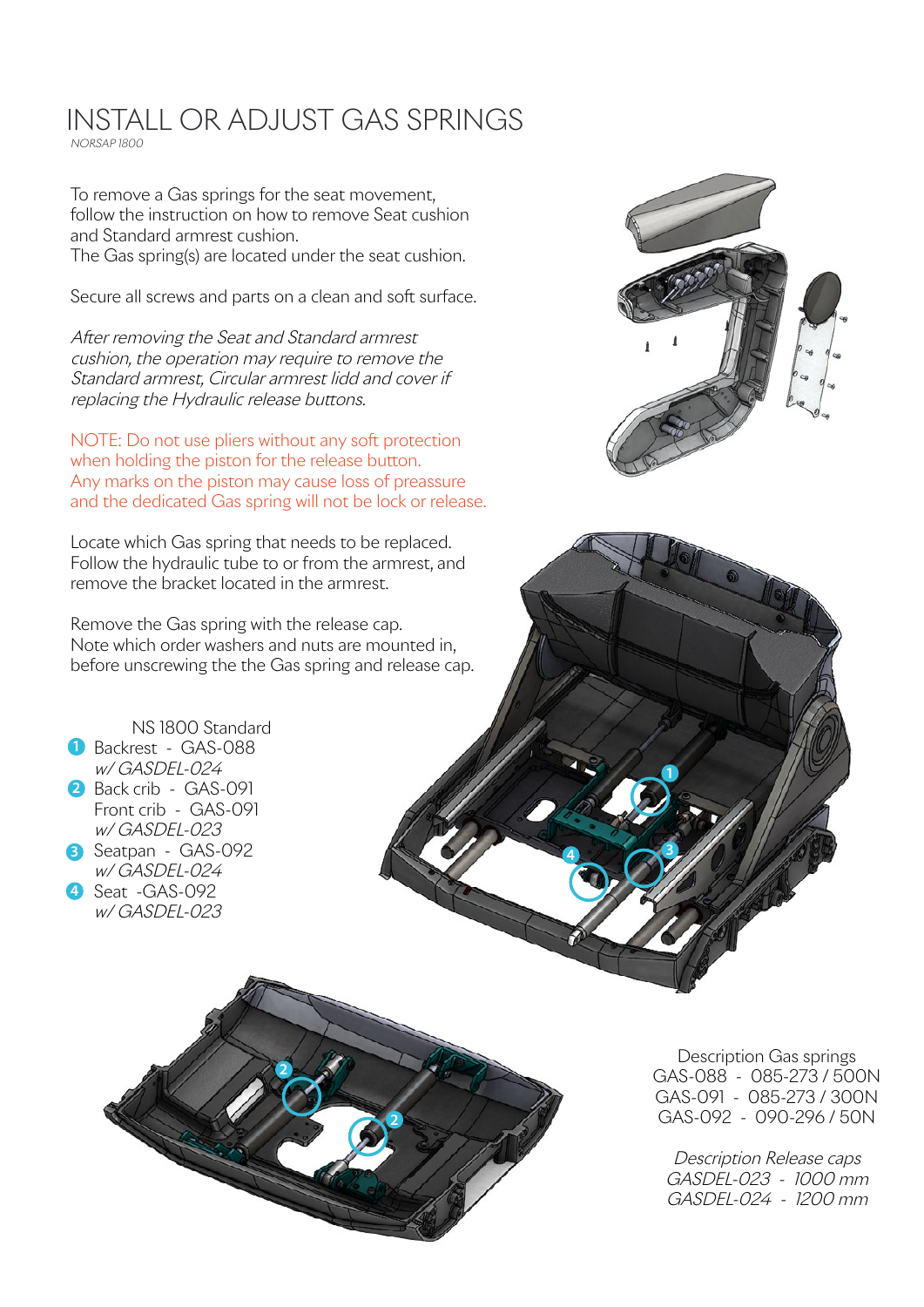To install the new Gas spring.

When monting on the Gas spring to the release cap, screw the Gas spring on CC the release cap until you feel resistance.

The resistance will vary on the preload force the Gas spring has.

Use the flat surfaces on the mounting end of the Gas spring as reference to the release cap, screw the Gas spring CCW 30 minuttes / 180 degrees.

Without rotating the release cap any further, tighten the nut against the realease cap by hand. Locking the position of the release cap on the Gas spring.

Thighten the nut with suitable tools.

The release cap and piston can now be rotated together for aligning the mounting holes for the installation.

NOTE : Do not use force when manipulating the hydraulic cable. If the cable loses it's tubular shape it may not engage or disengage the Gas spring correctly.

At any point, do not try to loosen, adjust or change angel on the ends on the plastic tubing.

Mount the Gas spring first, then guide the hydraulic cable through the seat base and up into the upper part of the armrest. Attach the Circular armrest lidd and cover.

Mount the Hydraulic button to the bracket and attach the Standard armrest cushion back on.

Mount on the armrest while checking for unwanted strain or pressure on the hydraulic cables.

Check the seat functions while operating the buttons from the chair.

If all functions is working, mount on the Seat cushion.

> SAFETY FIRST: When changing Gas spring or Actuators, be careful between moving parts and support the movement before removing the Gas spring or Actuators.

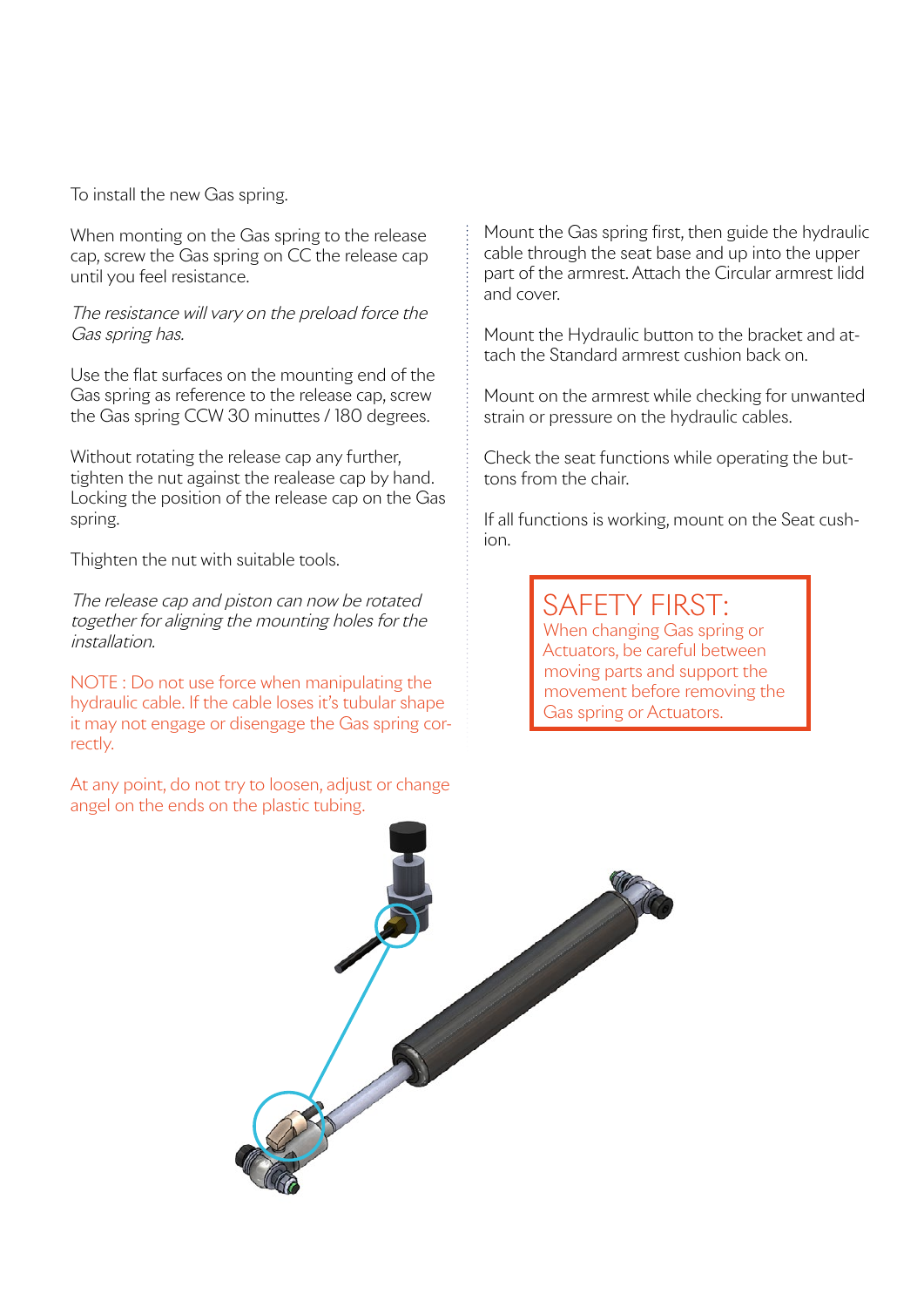### OVERVIEW OF ACTUATORS AND GAS SPRINGS

NORSAP 4000

To gain access to the actuators and gas springs, begin with seat depth adjustment set to maximum length.

Or set the seat sliding / underarm length to minimum length. This adjustment will make the next step easier.

Pull out the hairpin cotter pin, and remove the clevis pin holding the actuator in place. Slide the seat cushion off the chair, and secure the parts on a clean and soft surface.

Please contact our head office for troubleshooting or removal of actuators and gas springs.



### SAFETY FIRST:

**3**

**4**

When changing Actuators, be sure that the chair is not connected to a power source and be careful between moving parts and support the movement before removing the Gas spring or Actuators.



**2**

**2**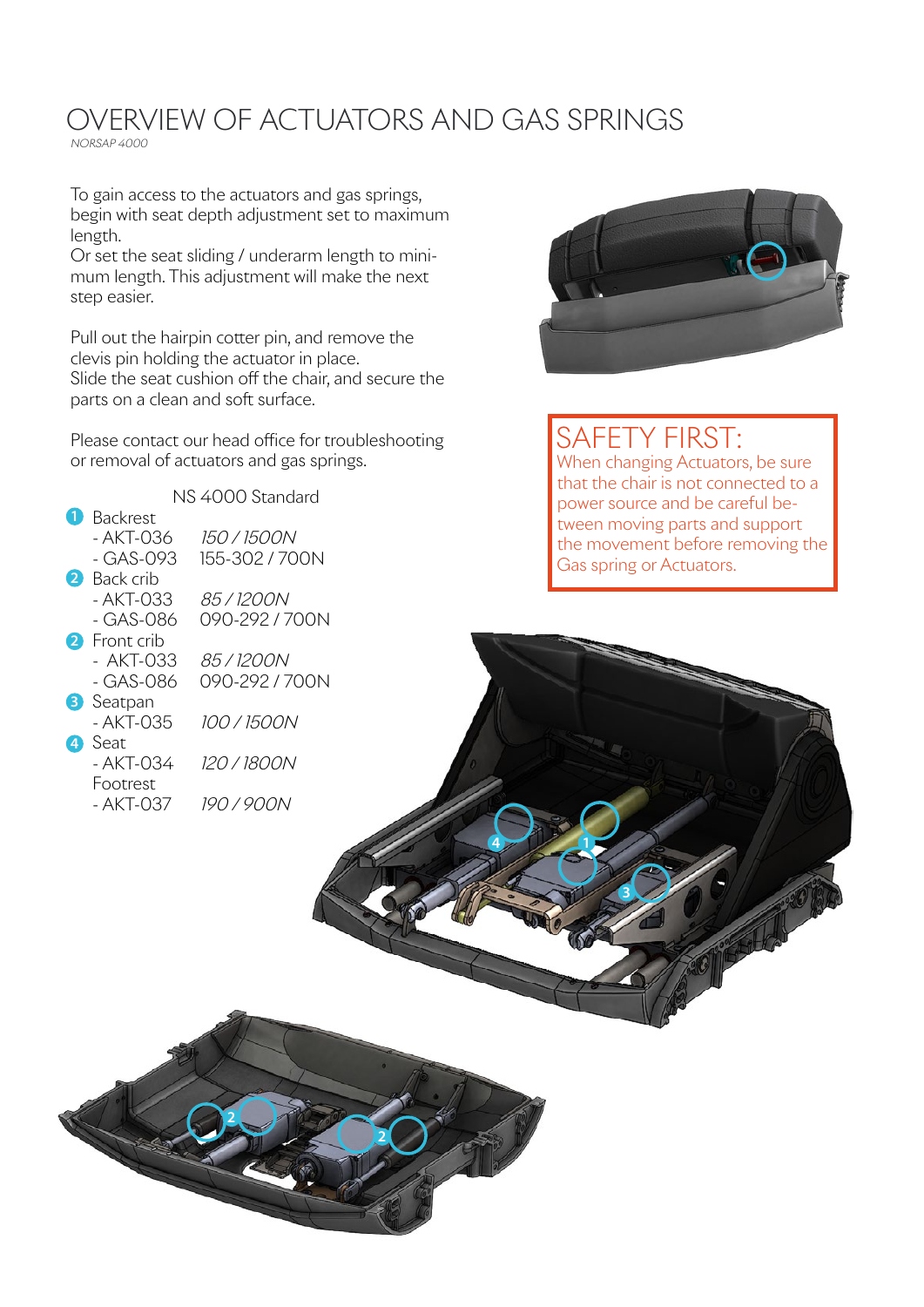#### ADJUSTMENT MODULES NORSAP 1800 S / 1800 M / 4000

Electrical and Gas spring adjustment modules

Replacing an electrical membrane keyboard or a hydraulic Gas spring release circuit.

Follow the Changing the cushions and Install or adjust Gas springs to get access on the NS 1800 S.

Follow the instruction Accessing the interior, Changing the cushions and Install or adjust Gas springs to get access on the NS 1800 M or NS 4000.

Hydraulic Gas spring release circuit is not included in the modules.

NOTE: Stickers, signs and electrical membrane keyboards is not reusable.

| Norsap descripton / art.nr.:       |         |
|------------------------------------|---------|
| Norsap 1800 S Gas spring module    | A1883-2 |
| Norsap 1800 S Gas spring module    | A1883-3 |
| Norsap 1800 M Gas spring module    | A2873   |
| Norsap 4000 Electrical module      | A1875   |
| Norsap 4000 Blind plate            | A2869   |
| Norsap 4000 Memory module (option) | A2832   |



NorSap 1800 S - LHS Gas spring module

| Norsap sparepart description / art.nr.:     |                  |
|---------------------------------------------|------------------|
| Plastic button for 1800 S                   | GASDEL-029       |
| Round stickers (6pcs) for 1800 S            | P18719           |
| Sign for 1800 M (RHS) w/hight symbol        | P17244           |
| Sign for 1800 M (RHS) wo/hight symbol       | P19012           |
| Electrical membrane keyboard (RHS) for 4000 | <b>ELDEL-135</b> |
| Lumbar membrane keyboard (LHS) for 4000     | ELDEL-161        |
| Rotation membrane keyboard for 4000         | <i>ELDEL-162</i> |
| Deck rail membrane keyboard for 4000        | <b>ELDEL-163</b> |





NorSap 4000 - RHS Electrical module

NorSap 1800 M - RHS Gas spring module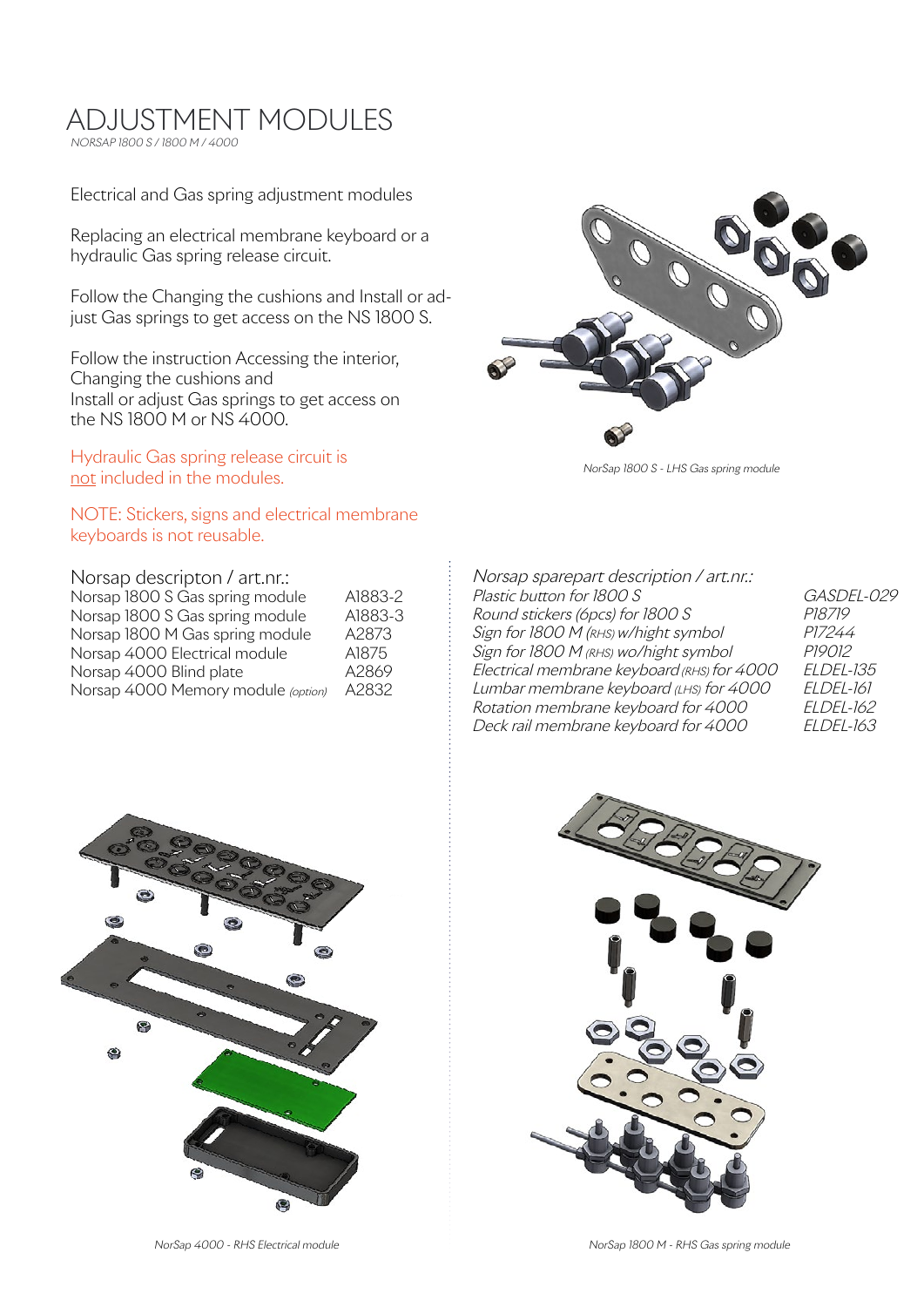### REMOVING THE COLUMN

NORSAP 1800

Start the process with adjusting the chair to the lowest position, and pulling the chair top and inner profile up. Secure the chair top and inner profile by tighten the 2 x M8 set screws.

In some situations, the chair will have preinstalled components and bigger armrests. In these cases the 2 x M8 set screws will not be able to hold the weight alone, and the chair needs aditional support beams.

Use planks or other suitable objects from the floor and up under the rotation unit, before removing the 8 x M8x30 Button head socket cap screw.

Lift the chair top with the gas spring up and away from the column.

Move the support beams from the old column to the new column, and position the beams from the floor and up under the rotation unit.

Position the chair top onto the new column and secure the chair top to the rotation unit, with the 8 x M8x30 Button head socket cap screw.



Remember to check and set the rotation limit on the new rotation unit before installing the chair top.

Seperating the column from the rotation unit

Remove the 8 x M6x30 and mount it back on the new column.

The rotation unit is standard on all standard chairs with hydraulic adjustments, and can be replaced with a suitable adapter plate.

Chairs without rotation may have different fixture for the gas spring located in the column.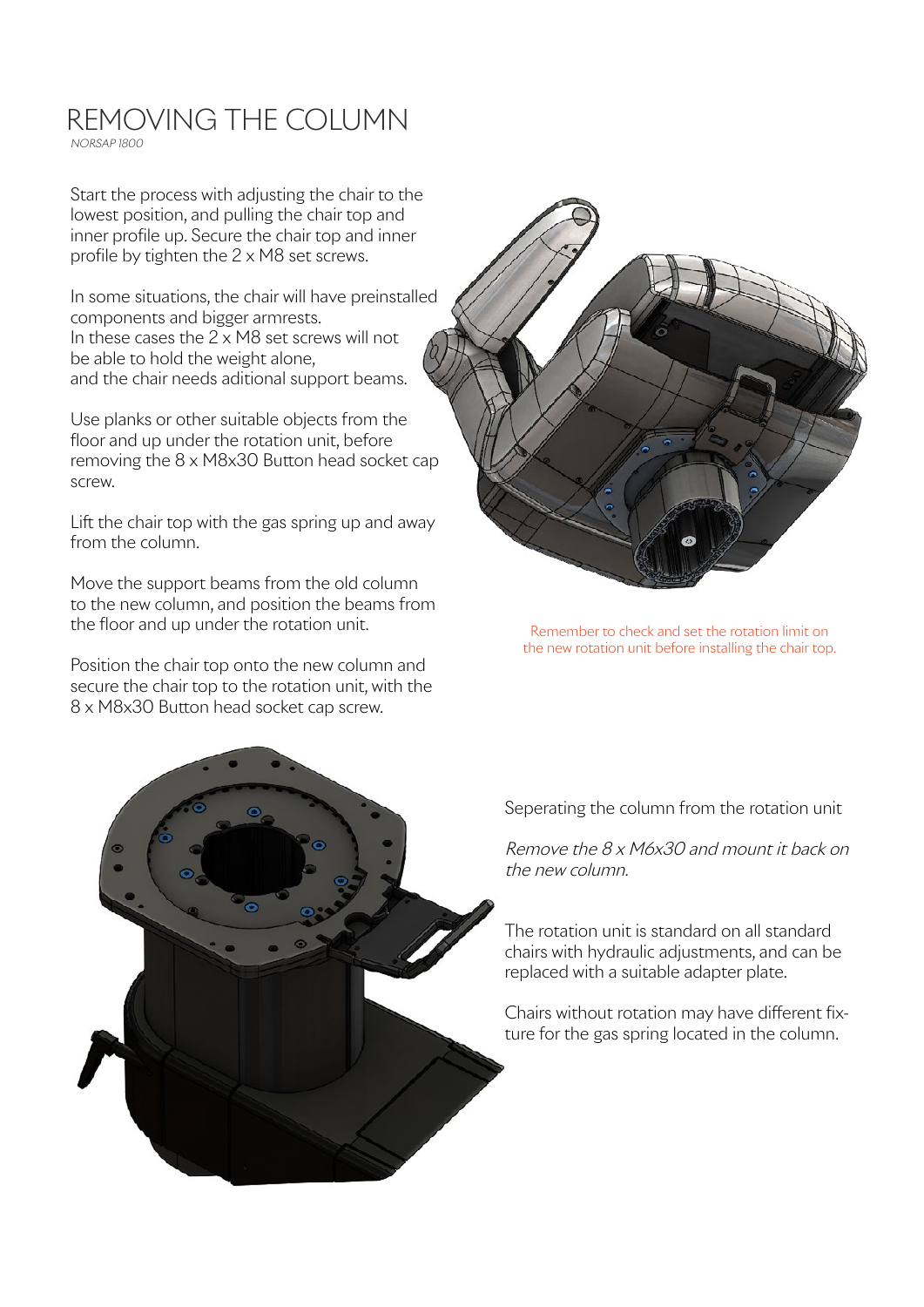



#### RESETTING THE CONTROL UNIT

Press and hold hold together for 10 seconds. Afterwards, control unit will beep. The chair must be initialized after a reset.

#### INITIALIZATION THE CONTROL UNIT

The initialization will run all actuators, to define their position. Press and hold the three buttons throughout the initialization, until all movement has stopped. There will be a total of six movements, that ends with the backrest being set in a upright position.

### CONTROL UNIT DIAGRAM

#### CONNECTION DIAGRAM

There are one power input, two signal input and seven signal output/channels.

| Power | Power in                        |
|-------|---------------------------------|
| IN1   | Chair adjustment membrane panel |
| IN2   | Chair memory membrane panel     |

#### Output/channel:

| CH1             | Seat height front |
|-----------------|-------------------|
| CH <sub>2</sub> | Seat height rear  |
| CH <sub>3</sub> | Footrest          |
| CH4             | <b>Backrest</b>   |
| CH5             | Seat slide        |
| CH6             | Seat depth        |



### WARNING:

If power cable (24V) from Control power unit is inserted in other than Power, the Control unit will shorting.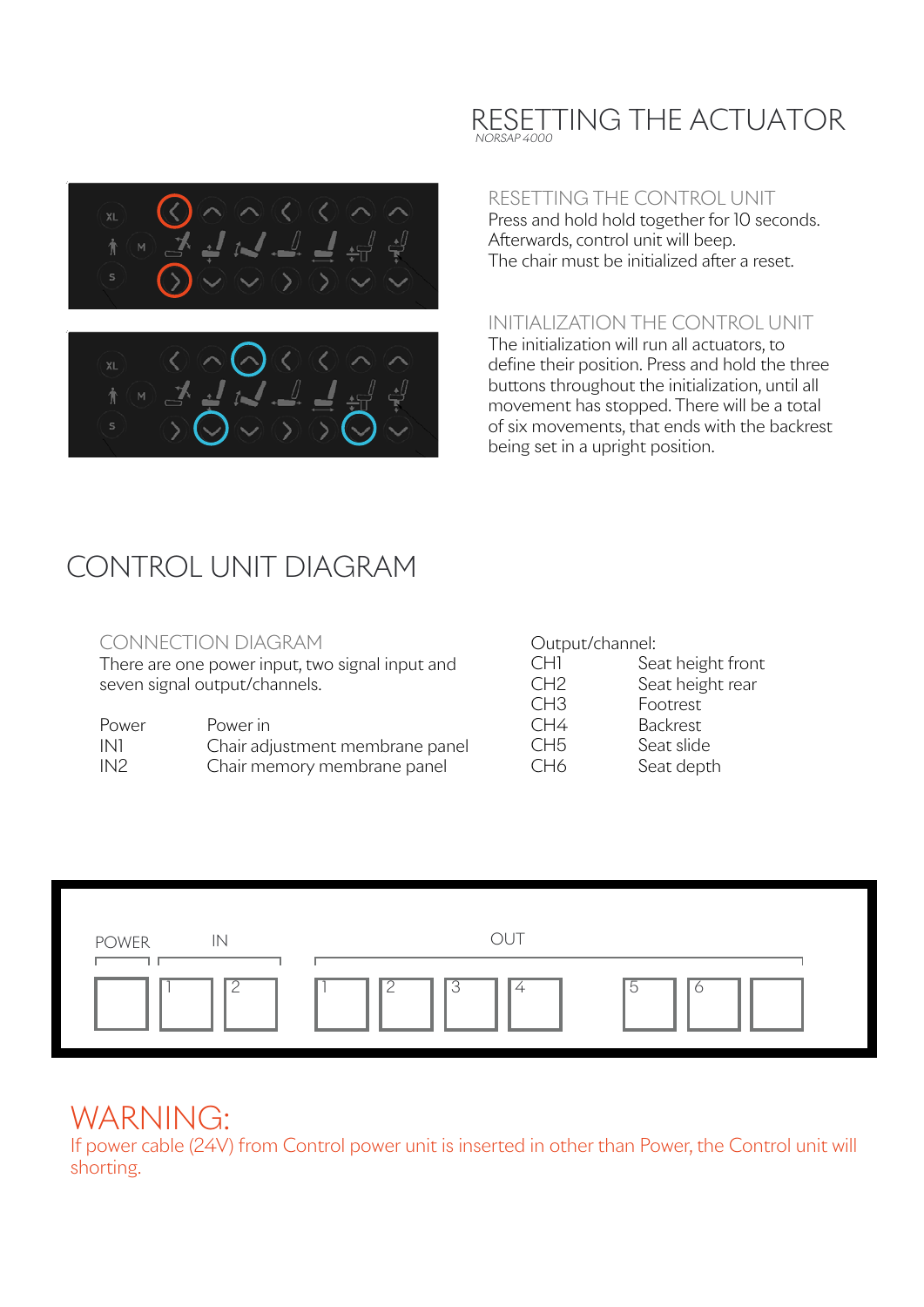# CONTROL UNIT (ELDEL-115)

### CONTROL UNIT MODULES

The control unit consist of two modules.

- Duty cycle: 10% ˜ max. 2 min. continuous use followed by 18 min. not in use.
- Ambient temperature +5˚ to + 40˚C

- Approvals: IEC60601-1:2005 3rd ed., ANSI / AAMI ES60601-1:2005, 3rd edition, CAN/CSA-22.2 No 60601-1:2008 approved





- 230V or 110V for U.S
- IPX6 (cannot be used for Washable systems)
- 200W transformer (24V output)
- Class1 (with earth)



#### SYSTEM CONTROL UNIT MODULE

- 6 channels
- IPX6 (cannot be used for Washable systems)
- With EEPROM and 128kb FLASH
- 24V input